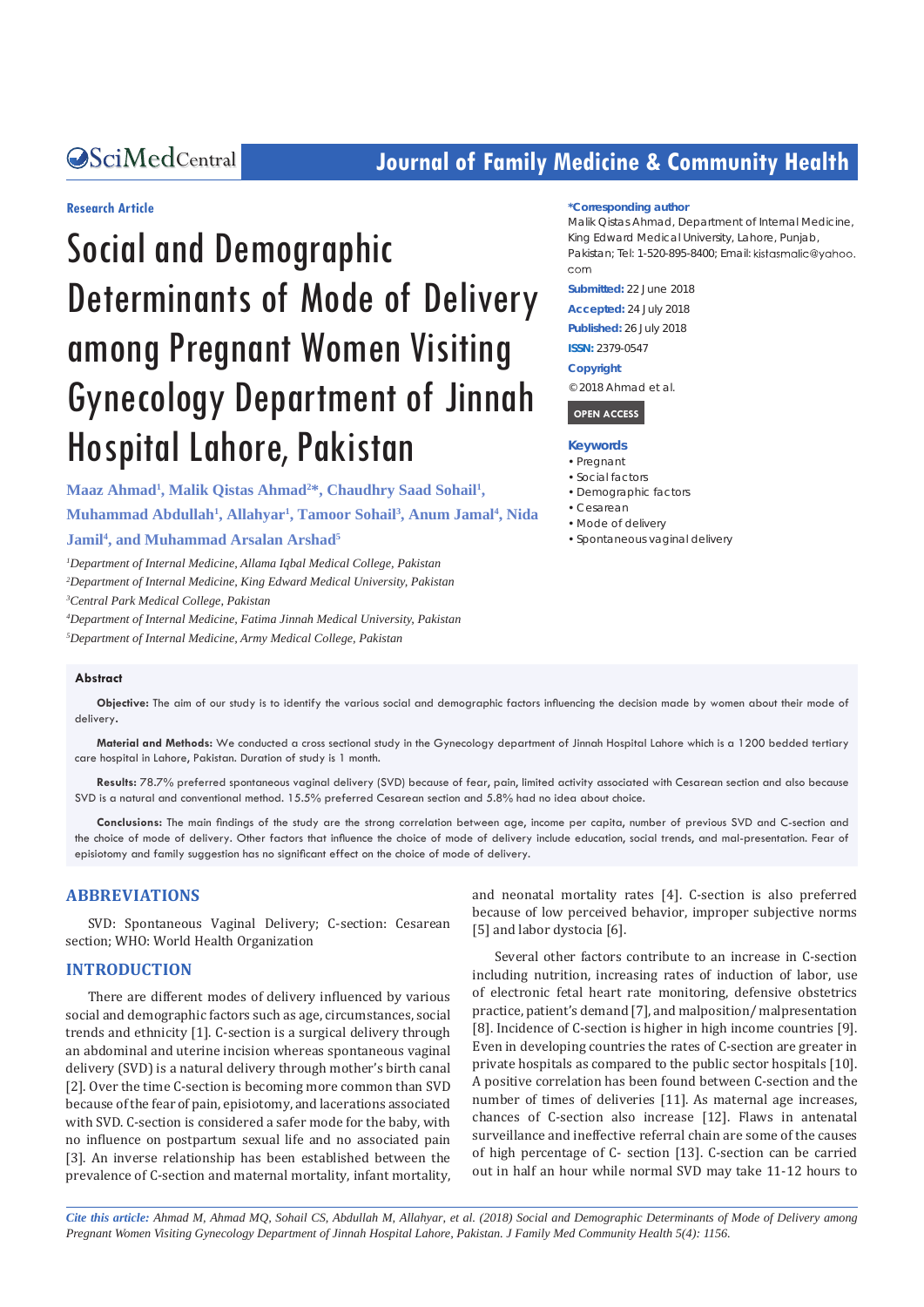progress [14]. However, drug dependent women present the lower rates of C-section [15].

The rate of C-section was just 5% in 1970's and has gradually increased up to 32% in 2007 in USA [16]. A study was conducted on 1491 deliveries in Pakistan, out of which 669 were C-sections and the major reasons of C-section were previous C-section, fetal distress, non-progression of labor, malpresentation, placental abruption, and placenta previa [17].

However, C-section in first pregnancy is associated with somewhat risks of subsequent infertility [18]. Taking into account the maternal and perinatal mortality rates, World Health Organization (WHO) recommendation for C-section is 10-15% [19]. In spite of growing proportion of C-section deliveries worldwide, it has been suggested that C-section deliveries should only be carried out when there are necessary indications [20].

#### **MATERIALS AND METHODS**

#### **Study design**

Cross sectional study.

#### **Study setting**

The study was conducted in the Gynecology Department of Jinnah Hospital Lahore; Pakistan which is a 1200 bedded tertiary care hospital affiliated with AllamaIqbal Medical College, Lahore, Pakistan.

#### **Duration of study**

1 month (April 2017 - May 2017)

#### **Sample size**

155 pregnant women

#### **Sampling technique**

Non probability / purposive

#### **Sample selection**

**Inclusion criteria:** Pregnant women in 3rd trimester who were attending Gynecology Department of Jinnah Hospital Lahore, Pakistan, and gave consent were included.

Exclusion criteria: Pregnant women in the third trimester and those who can't speak for themselves or didn't give consent were excluded.

**Data collection procedure:** Patients who agreed to participate were included in the study with an informed consent taken. Self-designed questionnaires consisting of closed ended questions were filled by surveyor themselves. Aim of study was explained to each subject and proper instructions were given. The statements were read out before each of them individually. The Ethics Committee of Allama Iqbal Medical College, Lahore gave the ethical approval for the study.

**Data analysis procedure:** Data was entered and analyzed in SPSS version 17. Mean and standard deviation was calculated for numerical variables. Results were recorded as frequencies, percentages, mean and standard deviations, and shown in the form of bar, graphs, pi-charts and tables.

#### **RESULTS**

This study included 155 pregnant women in third trimester of which 131(84.5%) were below 30 years of age and 24(15.4%) were 30-45 years of age (Table 1). 45(29%) were uneducated and 110(70.96%) were educated (Table 2). 149(96.1%) were house wives and 6(3.9%) were associated with teaching profession. Among pregnant women, 110(70.9%) were multiparous and 45(29%) were nulliparous. Among multiparous, 58(37.5%) were having SVD as the last mode of delivery and 52(33.5%) were having C-section as the last mode of delivery (Figure 1). 123(79.4%) women believed SVD was a safer mode of delivery for them, 20(12.9%) believed C-section as a safer mode of delivery, and 12(7.7%) were having no idea (Figure 2). 119(76.8%) believed SVD a safer mode of delivery for baby, 22(14.2%) believed C-section safe for their baby, and 14(9%) were having no idea (Figure 3). Among complications of previous pregnancy, 1(0.6%) were having premature baby, 19(12.3%) women were with significant past obstetric history, 7(4.5%) were having pregnancy associated with diseases like hypertension, diabetes mellitus, and 30(19.4%) were with other complications such as preeclampsia and eclampsia (Figure 4). Among pregnant women, 24(15.5%) were having a baby with breech presentation, 79(51%) were having cephalic presentation and 52(33.5%) were having no idea (Table 3). Doctor's advice in 48(31%) cases was SVD, in 50(32.3%) cases C-section, and no advice in 56(36.1%) (Table 4). 122(78.7%) preferred SVD (Graph 5) because of fear of pain, limited activity associated with C-section, and also because SVD is a natural and conventional method. 24(15.5%) preferred C-section (Graph 5) depending upon complications, doctor's advice and previous c-section. 10(6.5%) women believed SVD had an adverse effect on postpartum sexual life, 57(36.8%) believed C-section had an adverse effect, 4(2.6%) believed both had adverse effect, and 84(54.2%) were having no idea (Table 5). In 126(81.3%) cases, family suggestion regarding mode of delivery was SVD, in 11(7.1%) cases it was C-section, and no suggestion in 18(11.6%) cases (Table 6). Social trend regarding mode of delivery in 101(65.2%) cases was SVD, in 41(26.5%) cases was C-section, and women were having no idea about social trends in 13(8.4%) cases (Table 7).

#### **DISCUSSION**

The current study was a cross sectional descriptive study, which aimed to investigate factors influencing the choice of mode of delivery. The results of our study closely corresponds to results found in study by El-Aziz et al, [3]. In our research, 78.7% women preferred SVD because it is a conventional method, recovery is quick and similar results were shown by another research where 66.3% women preferred SVD because of similar reasons [3]. Among pregnant women, 45.7% women were having secondary education and 25% were primigravida as compared to a study of Niger Delta University in which 39.9% were secondarily educated and 24.4% were primigravida [12]. Among the women 15.5% were having breech presentation corresponding to a value of 12% of a study conducted in America [4]. Women with previous 1 C-Section had a 73% chance to get C-section for future delivery while women with previous 2 C-sections had a 95% chance to get C-section later on. 36.8% pregnant women in our study believed that C-section had an adverse effect on postpartum

J Family Med Community Health 5(4): 1156 (2018) **2/8**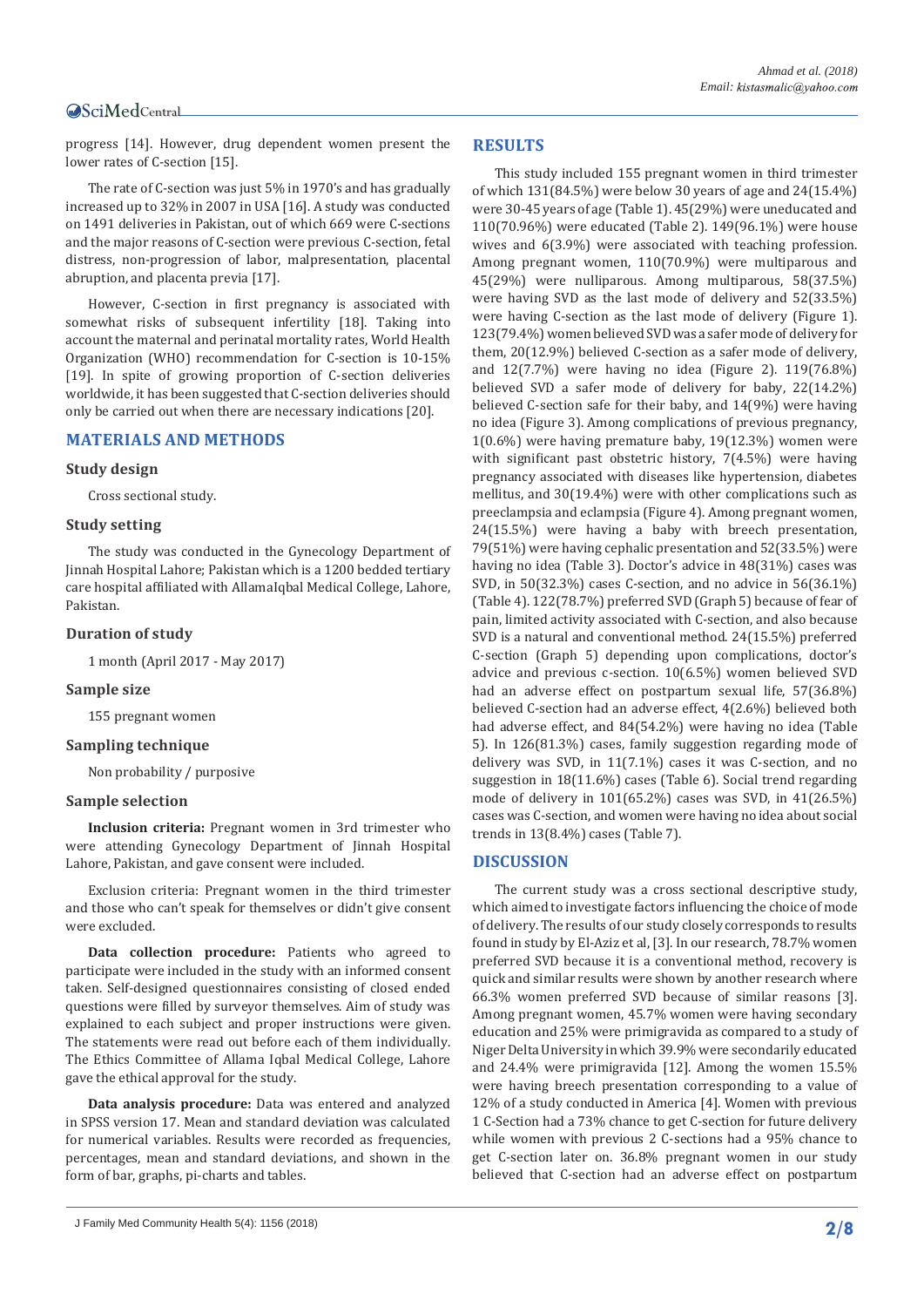| Table 1: Age versus Previous C-section. |          |                           |                |                |                |                |                                          |                |                |              |
|-----------------------------------------|----------|---------------------------|----------------|----------------|----------------|----------------|------------------------------------------|----------------|----------------|--------------|
| Age                                     |          | <b>Previous C section</b> |                |                |                |                |                                          |                | Total          |              |
|                                         | $\bf{0}$ | $\mathbf{1}$              |                |                | $\overline{2}$ |                | 3                                        |                | 3 above        |              |
| 15-20                                   | 17       |                           | $\overline{2}$ | $\overline{0}$ |                | $\mathbf{0}$   |                                          | $\mathbf{0}$   | 19             |              |
| $20 - 25$                               | 41       |                           | 15             | 4              |                |                | $\mathbf{1}$                             |                | $\mathbf{0}$   | 61           |
| 25-30                                   | 25       |                           | 8              | 11             |                | 5              |                                          | $\overline{2}$ | 51             |              |
| 30 above                                | 14       |                           | 5              | 5              |                |                | $\mathbf{0}$                             |                | $\mathbf{0}$   | 24           |
| Total                                   | 97       |                           | 30             | 20             |                |                | 6                                        |                | $\overline{2}$ | 155          |
| Chi Square test                         |          |                           |                |                |                |                |                                          |                |                |              |
|                                         |          |                           | Value          |                | df             |                | <b>Asymptotic Significance (2-sided)</b> |                |                |              |
| Pearson Chi-Square                      |          | 38.131 <sup>a</sup>       |                | 25             |                | .045           |                                          |                |                |              |
| No. of Valid Cases                      |          | 155                       |                |                |                |                |                                          |                |                |              |
| <b>Age versus Previous SVD</b>          |          |                           |                |                |                |                |                                          |                |                |              |
| <b>Previous SVDs</b>                    |          |                           |                |                |                |                |                                          |                |                |              |
| Age                                     | $\bf{0}$ |                           |                | $\mathbf{1}$   |                | $\overline{2}$ |                                          | 3              |                | 3 above      |
| 15-20<br>18                             |          |                           |                | 1              |                | $\mathbf{0}$   |                                          | $\overline{0}$ |                | $\mathbf{0}$ |
| 20-25<br>32                             |          |                           | 13             |                | 6              |                | 6                                        |                | $\overline{4}$ |              |
| 25-30                                   | 28       |                           |                | 12             |                | 4              |                                          | $\overline{4}$ |                | 3            |
| 30 above<br>$\overline{7}$              |          |                           | 1              |                | 5              |                | 2                                        |                | 8              |              |
| 85<br>Total                             |          |                           | 27             |                | 15             |                | 12                                       |                | 15             |              |

| Table 2: Level of education of study subjects. |           |         |  |  |
|------------------------------------------------|-----------|---------|--|--|
| <b>Education</b>                               | Frequency | Percent |  |  |
| None                                           | 45        | 29.0    |  |  |
| Primary                                        | 18        | 11.6    |  |  |
| Secondary                                      | 70        | 45.2    |  |  |
| Tertiary                                       | 22        | 14.2    |  |  |
| Total                                          | 155       | 100.0   |  |  |

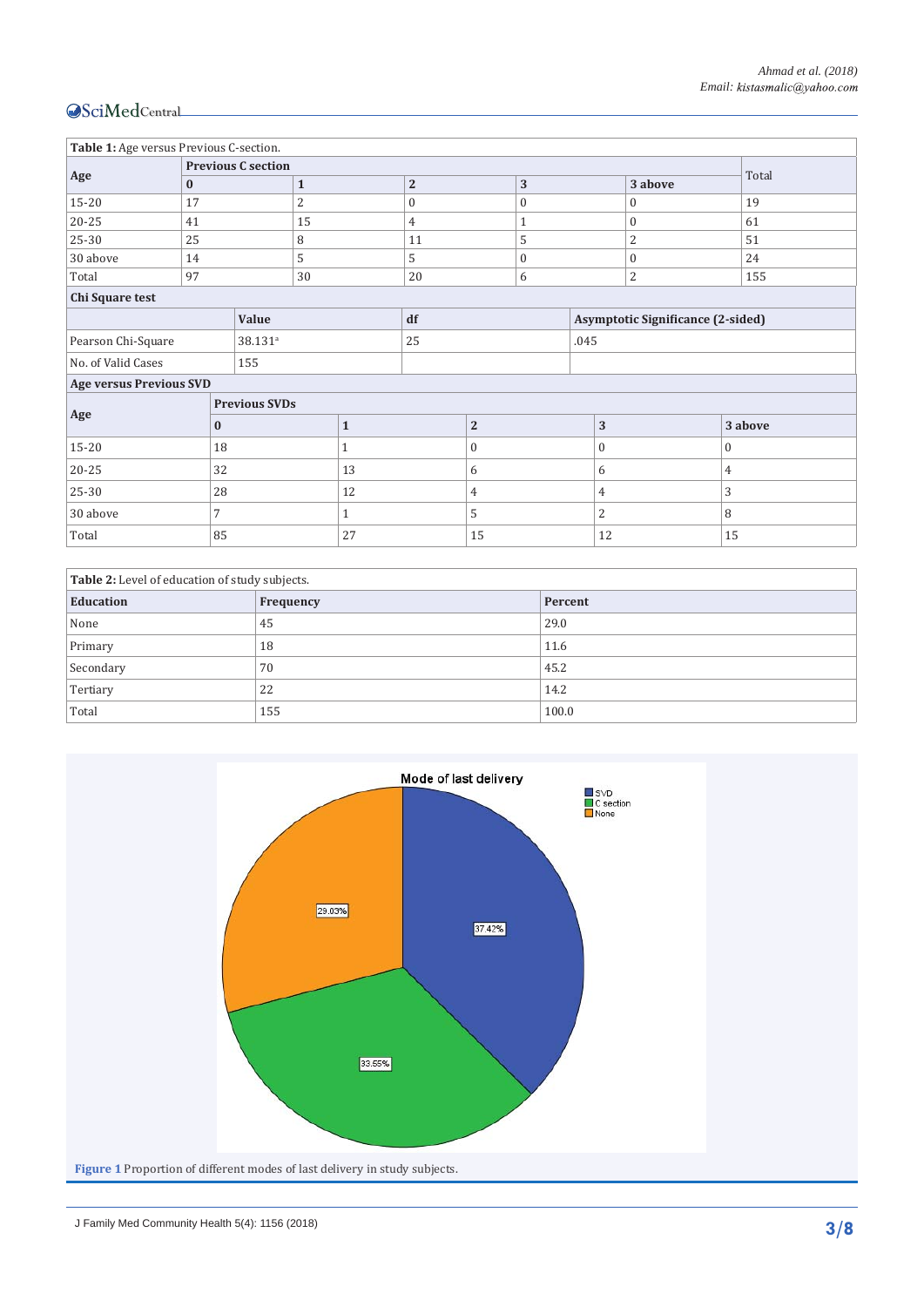

| Table 3: Presentation of baby as reported by study subjects. |          |           |         |  |  |
|--------------------------------------------------------------|----------|-----------|---------|--|--|
| <b>Presentation</b>                                          |          | Frequency | Percent |  |  |
|                                                              | Breech   | 24        | 15.5    |  |  |
|                                                              | Cephalic | 79        | 51.0    |  |  |
|                                                              | No idea  | 52        | 33.5    |  |  |
|                                                              | Total    | 155       | 100.0   |  |  |

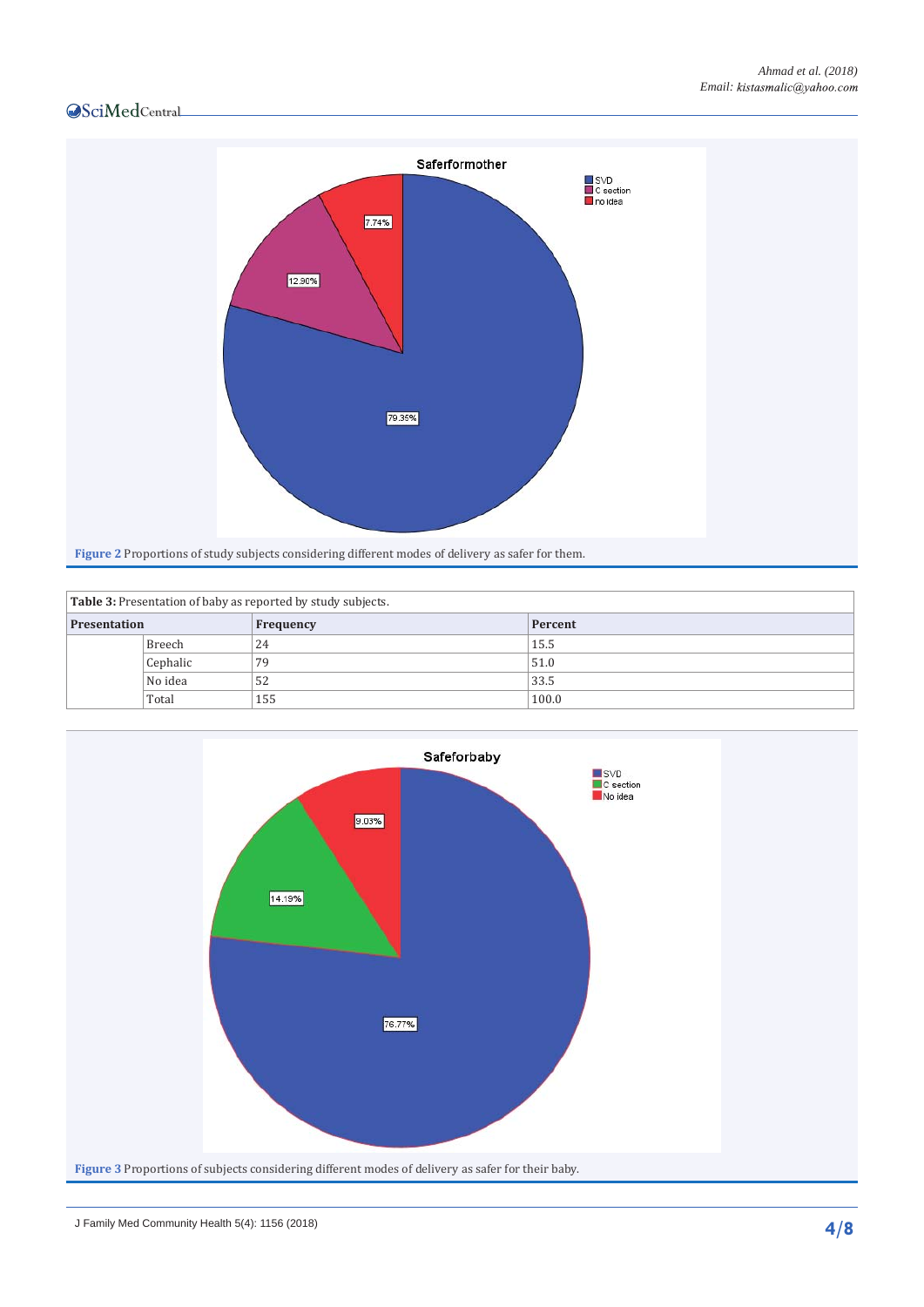| Table 4: Cross tabulation between Consultant advice and previous C-section. |            |                           |      |      |      |         |
|-----------------------------------------------------------------------------|------------|---------------------------|------|------|------|---------|
| <b>Consultant advice</b>                                                    |            | <b>Previous C Section</b> |      |      |      |         |
|                                                                             |            | .00.                      | 1.00 | 2.00 | 3.00 | 3 Above |
|                                                                             | <b>SVD</b> | 38                        | h    |      |      |         |
|                                                                             | C section  | 17                        | 14   | 13   |      |         |
|                                                                             | No idea    | 41                        | 10   |      |      |         |
| Total                                                                       |            | 97                        | 30   | 20   | h    |         |





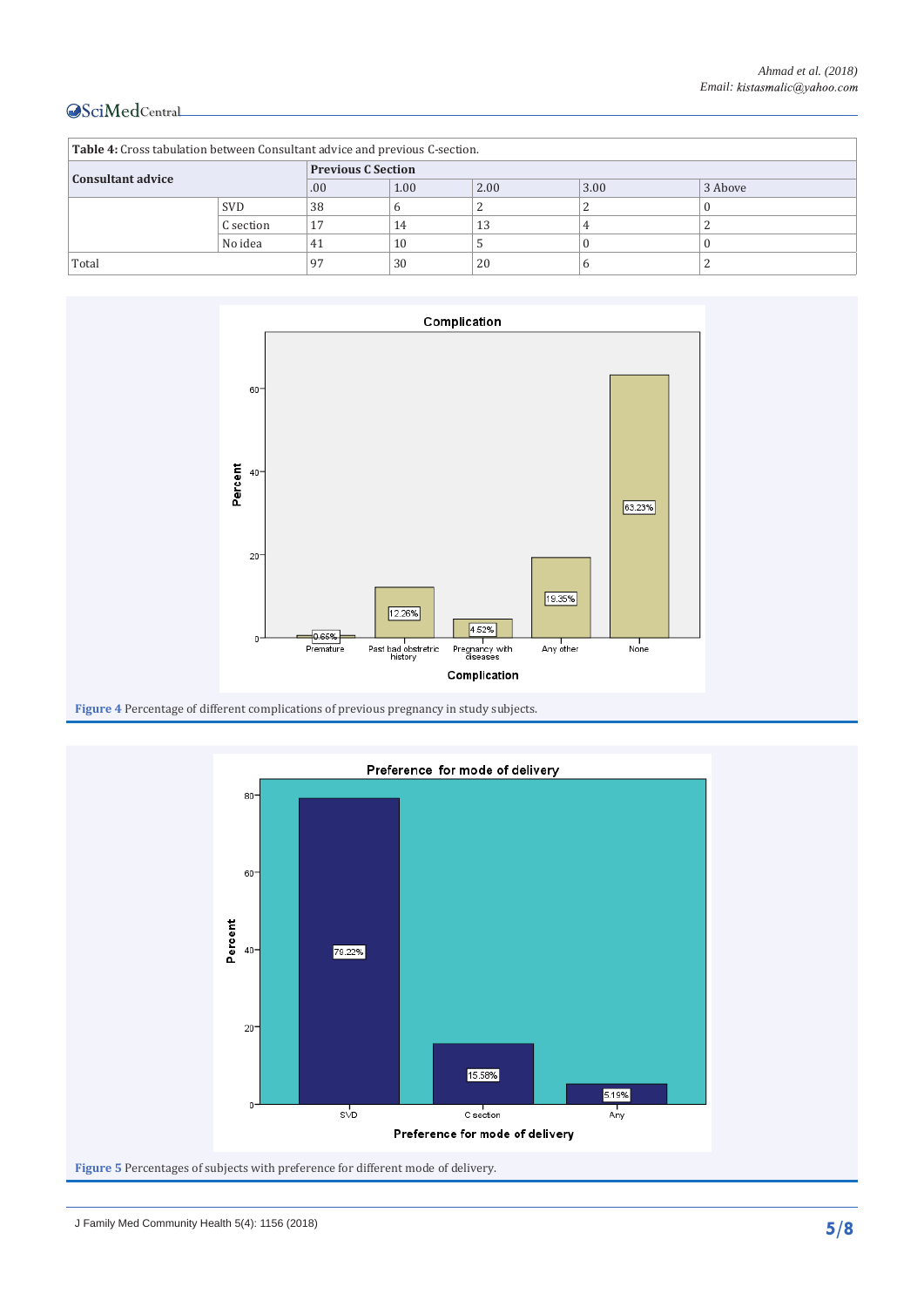| <b>Table 5:</b> Adverse effects on post-partum sexual life. |             |           |         |  |
|-------------------------------------------------------------|-------------|-----------|---------|--|
| <b>Adverse effects</b>                                      |             | Frequency | Percent |  |
| Valid                                                       | <b>SVD</b>  | 10        | 6.5     |  |
|                                                             | C section   | 57        | 36.8    |  |
|                                                             | <b>Both</b> | 4         | 2.6     |  |
|                                                             | No idea     | 84        | 54.2    |  |
|                                                             | Total       | 155       | 100.0   |  |

| <b>Table 6:</b> Family Preference and proportion of study subjects. |                  |         |  |  |
|---------------------------------------------------------------------|------------------|---------|--|--|
| <b>Family preference</b>                                            | <b>Frequency</b> | Percent |  |  |
| <b>SVD</b>                                                          | 126              | 81.3    |  |  |
| C section                                                           | 11               | 7.1     |  |  |
| No idea                                                             | 18               | 11.6    |  |  |
| Total                                                               | 155              | 100.0   |  |  |

| <b>Table 7:</b> Social trend proportion of study subjects. |            |                  |         |  |  |
|------------------------------------------------------------|------------|------------------|---------|--|--|
| <b>Social trend</b>                                        |            | <b>Frequency</b> | Percent |  |  |
| Valid                                                      | <b>SVD</b> | 101              | 65.2    |  |  |
|                                                            | C section  | 41               | 26.5    |  |  |
|                                                            | No idea    | 13               | 8.4     |  |  |
|                                                            | Total      | 155              | 100.0   |  |  |

sexual life which is exactly the same %age as in a study conducted in Turkey [16]. According to 65.2% women, SVD is a common mode of delivery in their surroundings and according to 26.5% women C-Section is a common mode of delivery. Another study showed that in 60.21% cases SVD was common mode of delivery while in 15.53% cases C-section was common. 14.2% women in our research believed that C-Section is safer for their baby that contradicts to a study conducted in Turkey where 59.4% pregnant ladies considered C-Section safer for their babies [16].

Our study has some limitations regarding finding a relationship between lack of knowledge and education of pregnant women about the choice of mode of delivery. Similarly, we couldn't ascertain a difference between complications related to previous modes of delivery and choice of the mode for a future delivery.

The current study gives an insight into some of the factors that influence a woman's choice of mode of delivery. Further studies to ascertain impact of socioeconomic variables like education and medical awareness on perinatal physiology are recommended.

#### **CONCLUSION**

Strong association between age, income per capita, no. of previous SVD and C-section, and the choice of mode of delivery are the main findings of our study. Other factors that influence the choice of mode of delivery are education, social trends, and malpresentation. Fear of having an episiotomy and family suggestion have no significant effect on choice of the mode of delivery. There was not enough evidence to find an association between complications of previous mode of delivery and education of pregnant women on choice of mode delivery.

#### **ACKNOWLEDGEMENTS**

We are extremely grateful to the faculty of Department of Community Medicine, Allama Iqbal Medical College, Pakistan, for assisting us in our research project.

#### **REFERENCES**

- 1. [Essex HN, Green J, Baston H, Pickett KE. Which women are at an](https://www.ncbi.nlm.nih.gov/pubmed/23510385)  [increased risk of a cesarean section or an instrumental vaginal birth](https://www.ncbi.nlm.nih.gov/pubmed/23510385)  [in the UK: an exploration within the Millennium Cohort Study. BJOG.](https://www.ncbi.nlm.nih.gov/pubmed/23510385)  [2013; 120: 732-743.](https://www.ncbi.nlm.nih.gov/pubmed/23510385)
- 2. [O'Neill SM, Agerbo E, Kenny LC, Henriksen TB, Kearney PM, Greene RA,](https://www.ncbi.nlm.nih.gov/pubmed/24983970)  [et al. Cesarean section and rate of subsequent stillbirth, miscarriage,](https://www.ncbi.nlm.nih.gov/pubmed/24983970)  [and ectopic pregnancy: a Danish register-based cohort study. PLoS](https://www.ncbi.nlm.nih.gov/pubmed/24983970)  [Med. 2014; 11: e1001670.](https://www.ncbi.nlm.nih.gov/pubmed/24983970)
- 3. [El-Aziz SN, Mansour SE, Hassan NF. Factors associated with fear of](http://www.sciedu.ca/journal/index.php/jnep/article/view/9809)  [childbirth: its effect on women's preference for elective cesarean](http://www.sciedu.ca/journal/index.php/jnep/article/view/9809)  [section. J Nur Edu Pra. 2016; 7: 133.](http://www.sciedu.ca/journal/index.php/jnep/article/view/9809)
- 4. [Villar J, Valladares E, Wojdyla D, Zavaleta N, Carroli G, Velazco A, et](https://www.ncbi.nlm.nih.gov/pubmed/16753484)  [al. Caesarean delivery rates and pregnancy outcomes: the 2005 WHO](https://www.ncbi.nlm.nih.gov/pubmed/16753484)  [global survey on maternal and perinatal health in Latin America. The](https://www.ncbi.nlm.nih.gov/pubmed/16753484)  [Lancet. 2006; 367: 1819-1829.](https://www.ncbi.nlm.nih.gov/pubmed/16753484)
- 5. [Shahraki Sanavi F, Rakhshani F, Ansari Moghaddam A, Edalatian M.](https://www.ncbi.nlm.nih.gov/pubmed/23926552)  [Reasons for elective cesarean section amongst pregnant women; a](https://www.ncbi.nlm.nih.gov/pubmed/23926552)  [qualitative study. J Reprod Infertil. 2012; 13: 237-240.](https://www.ncbi.nlm.nih.gov/pubmed/23926552)
- 6. [Karim F, Ghazi A, Ali T, Aslam R, Afreen U, Farhat R. Trends and](https://www.researchgate.net/publication/288008692_Trends_and_determinants_of_caesarean_section)  [determinants of caesarean section. Surgery Pakistan. 2011; 16: 1.](https://www.researchgate.net/publication/288008692_Trends_and_determinants_of_caesarean_section)
- 7. [O'Leary CM, De Klerk N, Keogh J, Pennell C, De Groot J, York L, et al.](https://www.ncbi.nlm.nih.gov/pubmed/17501962)  [Trends in mode of delivery during 1984–2003: can they be explained](https://www.ncbi.nlm.nih.gov/pubmed/17501962)  [by pregnancy and delivery complications? BJOG. Int J Obstet Gynecol.](https://www.ncbi.nlm.nih.gov/pubmed/17501962)  [2007; 114: 855-864.](https://www.ncbi.nlm.nih.gov/pubmed/17501962)
- 8. [Stivanello E, Rucci P, Lenzi J, Fantini MP. Determinants of cesarean](https://bmcpregnancychildbirth.biomedcentral.com/articles/10.1186/1471-2393-14-215)  [delivery: a classification tree analysis. BMC pregnancy and childbirth.](https://bmcpregnancychildbirth.biomedcentral.com/articles/10.1186/1471-2393-14-215)  [2014; 14: 215.](https://bmcpregnancychildbirth.biomedcentral.com/articles/10.1186/1471-2393-14-215)
- 9. [He Z, Cheng Z, Wu T, Zhou Y, Chen J, Fu Q, Feng Z. The Costs and](https://www.hindawi.com/journals/bmri/2016/5685261/)  [Their Determinant of Cesarean Section and Vaginal Delivery: An](https://www.hindawi.com/journals/bmri/2016/5685261/)  [Exploratory Study in Chongqing Municipality, China. BioMed Research](https://www.hindawi.com/journals/bmri/2016/5685261/)  [International. 2016; 2016.](https://www.hindawi.com/journals/bmri/2016/5685261/)
- 10.[Sepehri A, Guliani H. Regional Gradients in Institutional Cesarean](https://www.ncbi.nlm.nih.gov/pubmed/27874197)  [Delivery Rates: Evidence from Five Countries in Asia. Birth. 2016.](https://www.ncbi.nlm.nih.gov/pubmed/27874197)
- 11.[Wang L, Xu X, Baker P, Tong C, Zhang L, Qi H, Zhao Y. Patterns and](https://www.ncbi.nlm.nih.gov/pubmed/27399752)  [associated factors of caesarean delivery intention among expectant](https://www.ncbi.nlm.nih.gov/pubmed/27399752)  [mothers in China: implications from the implementation of China's](https://www.ncbi.nlm.nih.gov/pubmed/27399752)  [new national two-child policy. Int J Environ Res Public Health. 2016;](https://www.ncbi.nlm.nih.gov/pubmed/27399752)  [13: 686.](https://www.ncbi.nlm.nih.gov/pubmed/27399752)
- 12.[Isa AI, Gani IO. Socio-demographic determinants of teenage pregnancy](https://www.scirp.org/journal/PaperInformation.aspx?PaperID=22266)  [in the Niger Delta of Nigeria. J Obstet Gynecol. 2012; 2: 239-243.](https://www.scirp.org/journal/PaperInformation.aspx?PaperID=22266)
- 13.[Rehan RS. Prevalence and determinants of cesarean section in a](https://www.ncbi.nlm.nih.gov/pubmed/15512631)  [teaching hospital of Pakistan. J Obstet Gynecol. 2000; 20: 479-483.](https://www.ncbi.nlm.nih.gov/pubmed/15512631)
- 14.[Mukherjee SN. Rising cesarean section rate. J Obstet Gynecol. 2006;](http://medind.nic.in/jaq/t06/i4/jaqt06i4p298.pdf)  [56: 298-300.](http://medind.nic.in/jaq/t06/i4/jaqt06i4p298.pdf)
- 15.[Neves AR, Neves F, Santos Silva I, Almeida MD, Monteiro P. Mode of](https://www.hindawi.com/journals/jp/2017/1630967/)  [Delivery in Drug-Dependent Pregnant Women: A Case Control Study.](https://www.hindawi.com/journals/jp/2017/1630967/)  [Journal of Pregnancy. 2017; 2017.](https://www.hindawi.com/journals/jp/2017/1630967/)
- 16.[Yilmaz SD, Bal MD, Beji NK, Uludag S. Women's preferences of method](https://www.ncbi.nlm.nih.gov/pmc/articles/PMC3918192/)  [of delivery and influencing factors. Iran Red Crescent Med J. 2013; 15:](https://www.ncbi.nlm.nih.gov/pmc/articles/PMC3918192/)  [683.](https://www.ncbi.nlm.nih.gov/pmc/articles/PMC3918192/)
- 17.[Ehtisham S, AkhterHashmi H. Determinants of caesarean section in a](https://www.ncbi.nlm.nih.gov/pubmed/25823160)

J Family Med Community Health 5(4): 1156 (2018) **6/8**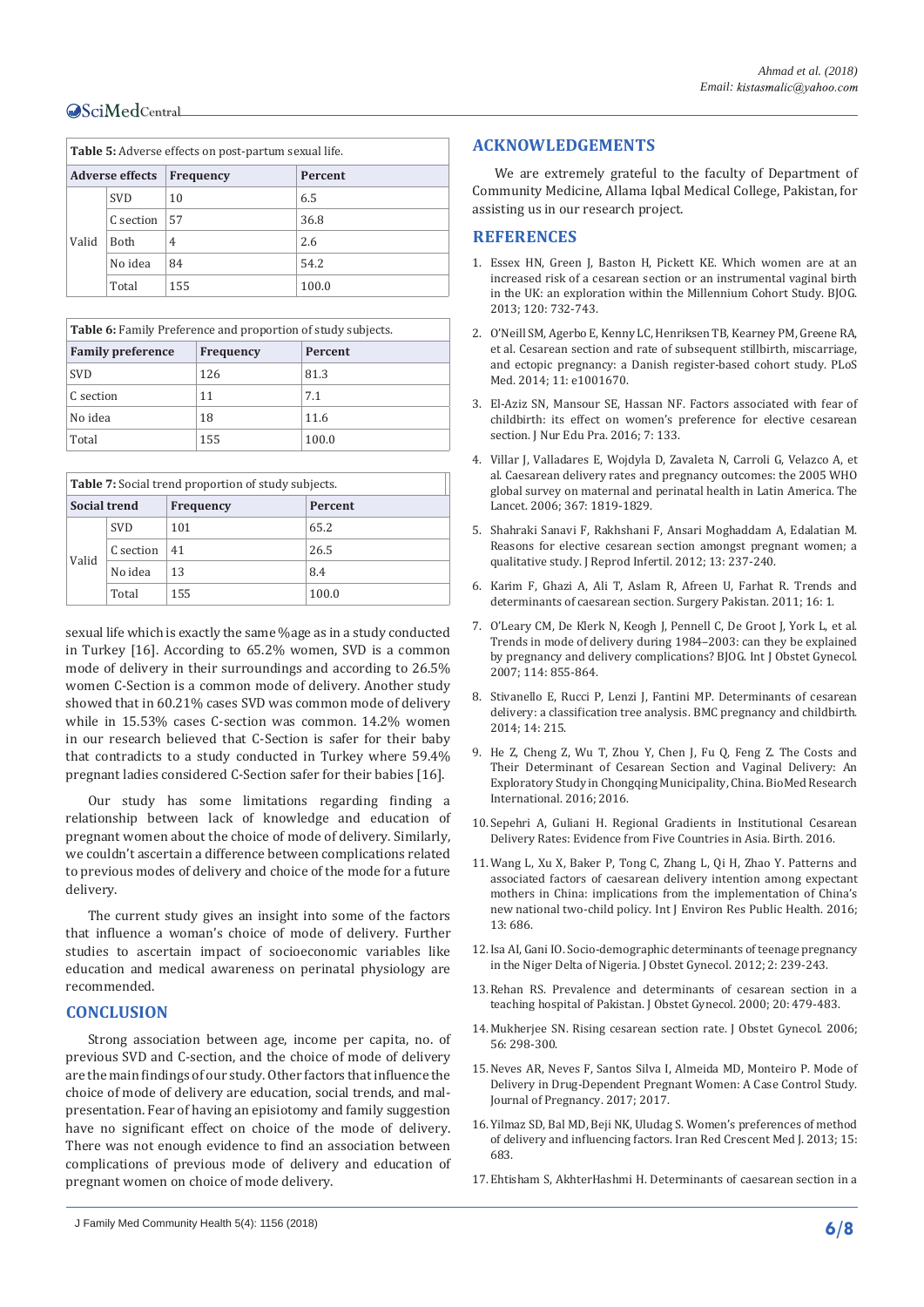[tertiary hospital. J Pak Med Assoc. 2014; 64: 1175-1178.](https://www.ncbi.nlm.nih.gov/pubmed/25823160)

- 18.[Tollanes MC, Melve KK, Irgens LM, Skjaerven R. Reduced fertility after](https://journals.lww.com/greenjournal/fulltext/2007/12000/reduced_fertility_after_cesarean_delivery__a.9.aspx)  [cesarean delivery: a maternal choice. J Obstet Gynecol. 2007; 110:](https://journals.lww.com/greenjournal/fulltext/2007/12000/reduced_fertility_after_cesarean_delivery__a.9.aspx)  [1256-1263.](https://journals.lww.com/greenjournal/fulltext/2007/12000/reduced_fertility_after_cesarean_delivery__a.9.aspx)
- 19.[Ortiz-Prado E, Acosta Castillo T, Olmedo-Ló](https://pdfs.semanticscholar.org/914e/bb2a0184486f4dc663a91283652deba26459.pdf)pez M, Armijos L, [Ramírez D, Iturralde AL. Cesarean section rates in Ecuador: a 13-year](https://pdfs.semanticscholar.org/914e/bb2a0184486f4dc663a91283652deba26459.pdf)  [comparative analysis between public and private health systems.](https://pdfs.semanticscholar.org/914e/bb2a0184486f4dc663a91283652deba26459.pdf)
- 20.[Lumbiganon P, Laopaiboon M, G](https://www.ncbi.nlm.nih.gov/pubmed/20071021)ülmezoglu AM, Souza JP, [Taneepanichskul S, Ruyan P, et al. Method of delivery and pregnancy](https://www.ncbi.nlm.nih.gov/pubmed/20071021)  [outcomes in Asia: the WHO global survey on maternal and perinatal](https://www.ncbi.nlm.nih.gov/pubmed/20071021)  [health 2007–08. The Lancet. 2010; 375: 490-499.](https://www.ncbi.nlm.nih.gov/pubmed/20071021)